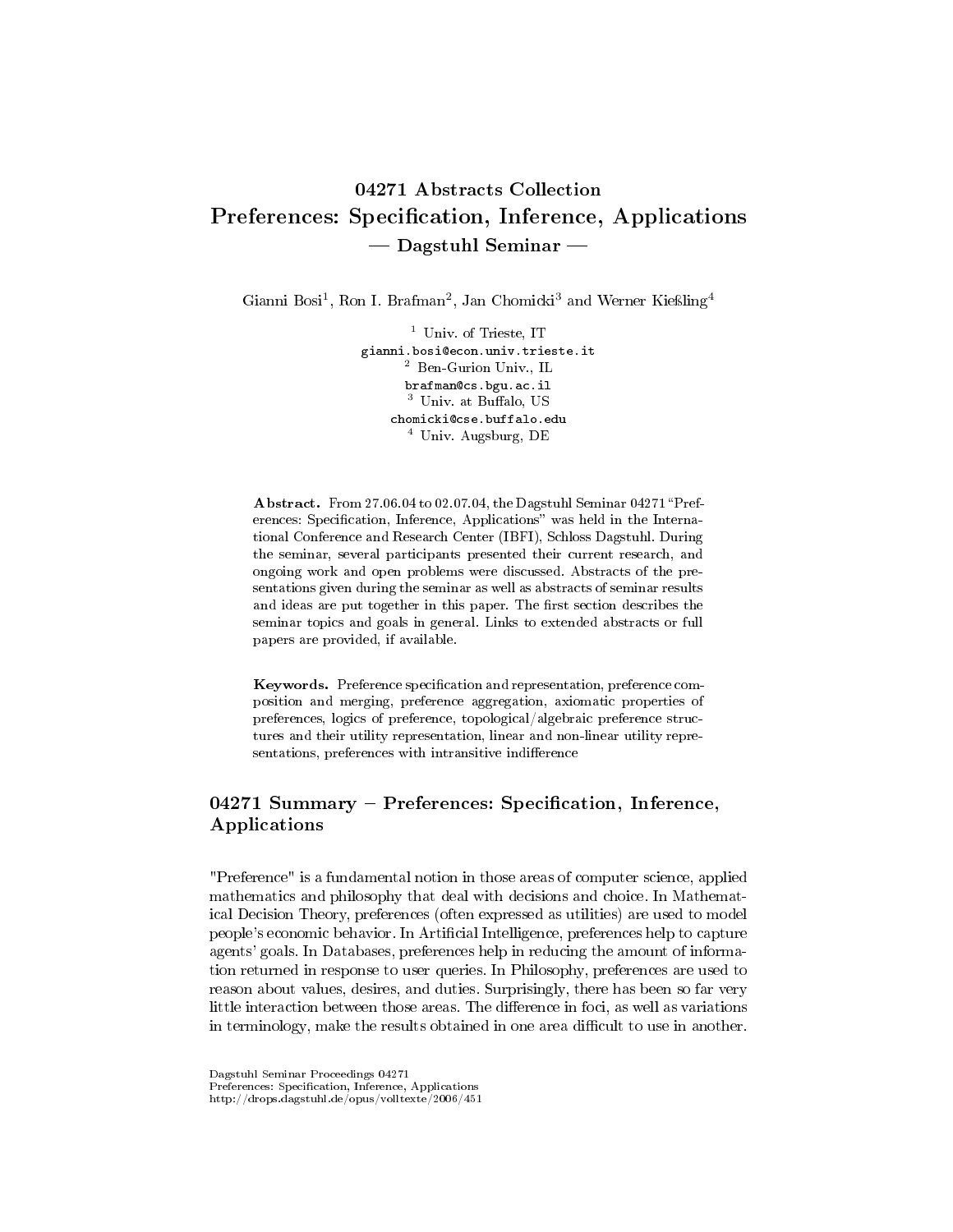This Dagstuhl seminar gathered researchers from many areas involving preferences (in particular databases, AI, mathematics, decision science, philosophy) in order to stimulate more specialized research in those areas and identify possible directions for collaboration. The following topics where covered during the seminar week.

#### Topics:

\* Preference specification and representation

- \* Preference composition and merging
- \* Preference aggregation
- \* Axiomatic properties of preferences
- \* Logics of preference

\* Topological/algebraic preference structures and their utility representation

- \* Linear and non-linear utility representations
- \* Preferences with intransitive indierence
- \* Preference elicitation and learning
- \* Preference revision
- \* Incomplete or inconsistent preferences
- \* Reasoning about preferences
- \* Priorities in reasoning, conflict resolution and belief revision
- \* Preference query languages
- \* Preference query evaluation and optimization
- \* Preference mining
- \* Preference repositories
- \* Preference-driven search engines
- \* Preference-driven human-computer interaction
- \* Recommendation systems and other e-commerce applications
- \* Constraints and preferences, "soft" constraints
- \* Preference logic programming
- \* Preference and choice
- \* Alternatives to preferences

This seminar was unanimously rated as very successful by all participants at the end of a wonderful stay in Dagstuhl. As a main result it was agreed to organize a successor event in the same multi-disciplinary mode. This follow-up event was held as "IJCAI-05 Multi-Disciplinary Workshop on Advances in Preference Handling" in conjunction with the International Conference on Artificial Intelligence IJCAI, July 31 - Aug. 1, 2005, in Edinburgh, Scotland. For 2006 it is planned to continue this tradition as "ECAI-06 Multi-Disciplinary Workshop on Advances in Preference Handling", in conjunction with the European Conference on Artificial Intelligence ECAI in Riva del Garda, Italy, Aug. 28-29.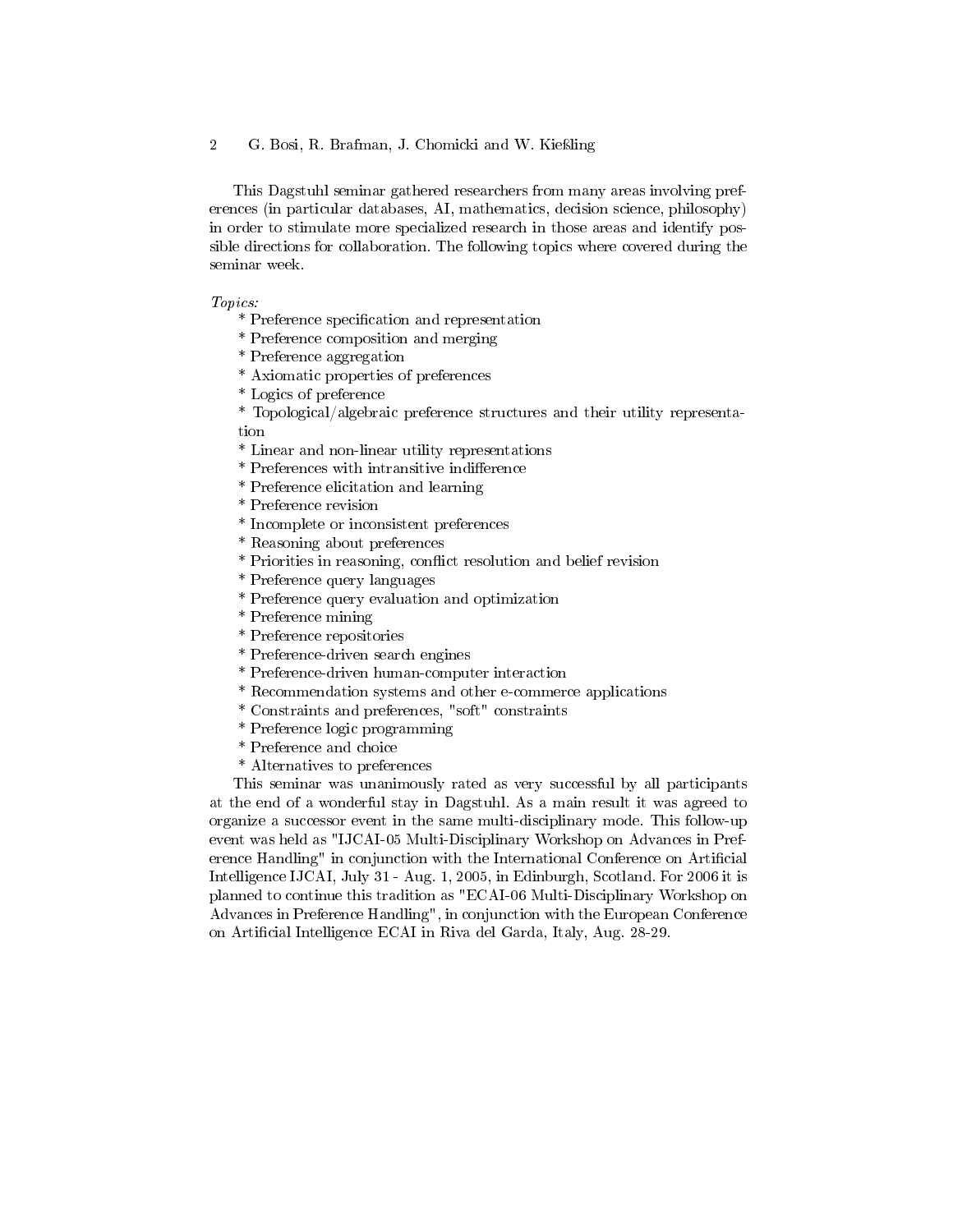## 04271 Seminar Program  $-$  Preferences: Specification, Inference, Applications

Monday, 28.06.04

 $9:00 - 9:05$  Introduction/Welcome

9:05 9:35 E. Indurain Invitation to Topological Social Choice

 $9:35 - 10:35$  W. Kießling Preference Modeling and Preference Query Languages

 $10:35 - 11:00$  Coffee break

11:00 12:00 S. Holland Gaining Valuable Customer Knowledge with Data Mining and Preference Mining

 $12:15 - 14:00$  Lunch

14:00 14:45 C. Domshlak Graphical Models of Preferences

 $14:45 - 15:30$  F. Rossi Soft Constraints

 $15:30 - 16:00$  Coffee break

16:00 17:00 J. Chomicki Optimization of Preference Queries

 $17:00 - 18:00$  W. T. Balke Efficient Evaluation of Numerical Preferences:

Top k Queries, Skylines and Multi-objective Retrieval

Tuesday, 29.06.04

Chair: G. Bosi

 $9:00 - 9:30$  P. La Mura Introduction to Utility Theory

 $9:30 - 10:00$  M. Pirlot Axiomatic Approach to Concordance Relations in Conjoint Measurement Perspective

 $10:00 - 10:30$  A. Tsoukias Preferences on Intervals

 $10:30 - 11:00$  Coffee break

Chair: G. Brewka

 $11:00 - 11:30$  R. Brafman Constraint Optimization with CP-Nets and Its Applications to Adaptive Multi-Media Presentations

 $11:30 - 12:00$  N. Wilson A Logic of Conditional Preferences

 $12:15 - 13:45$  Lunch

 $13:45 - 14:00$  Presentation of Participants

Chair: C. Domshlak

14:00 14:30 G. Brewka Answer Set Optimization

14:30 15:00 T. Schaub Preferences in Answer Set Programming

15:00 15:30 P. Dell'Acqua Preference Reasoning in Logic Programming

 $15:30 - 16:00$  Coffee break

Chair: W. Kießling

16:00 16:30 P. Pu User-Involved Preference Elicitation for Online Product Catalogs

16:30 17:00 J. Goldsmith POET, the Programmable Online Elicitation Tool

17:00 17:30 P. La Mura Non-parametric Estimation of Consumer Preferences

 $17:30 - 18:00$  E. André A Perceptual Interface for Inferring the User's Music Preferences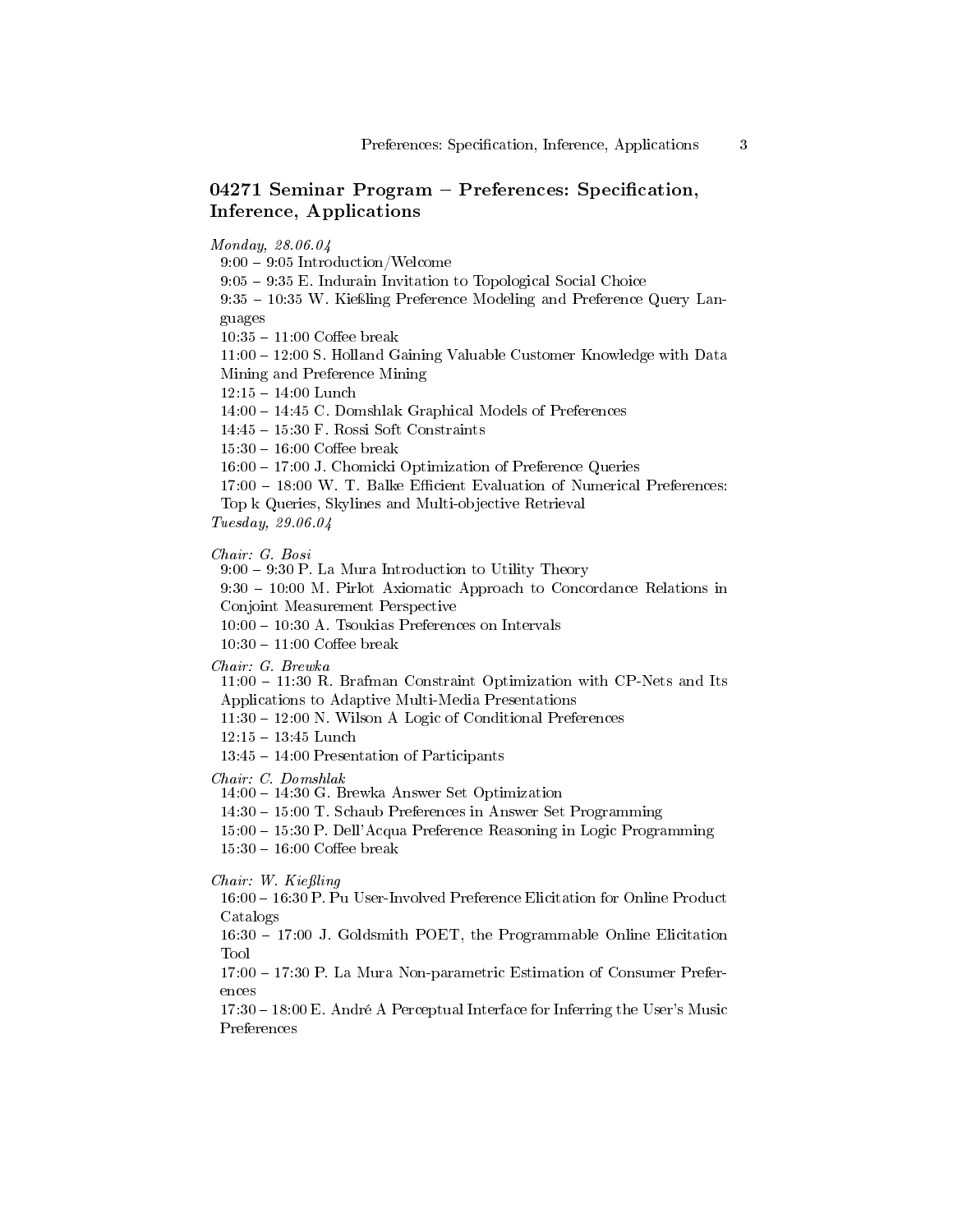Wednesday, 30.06.04

Chair: T. Schaub 9:00 9:30 K. Mainzer Preferences and Bounded Rationality: Decisions in a Complex World  $9:30 - 10:00$  E. Weydert Defaults and Preferences  $-$  on Mutual Enlightment 10:00 10:30 A. Mileo Preferences in Declarative Policy Description and Enforcement in Network Context  $10:30 - 11:00$  Coffee break

#### Chair: W. T. Balke

11:00 11:30 P. Ciaccia Evaluating Queries with non-Transitive Preferences 11:30 12:00 G. Koutrika Personalization of Database Queries Using Stored Preferences  $12:15 - 13:00$  Lunch  $13:00 - 20:00$  Excursion

Thursday, 01.07.04

Chair: E. Indurain

9:00 9:30 M. Campion Ordinal Representability in Banach Spaces 9:30 10:00 G. Bosi Nonlinear Utility Functions for Nontotal and Nontransitive Binary Relations 10:00 10:30 G. Herden On the Continuous Analogue of the Szpilrajn Theorem  $10:30 - 11:00$  Coffee break

Chair: T. Walsh

11:00 11:30 J. Lang Preference Representation and Social Choice

 $11:30 - 12:00$  F. Rossi Voting Theory for Preference Aggregation

 $12:15 - 14:00$  Lunch

Chair: F. Rossi

14:00 14:30 U. Junker Preference-based Problem Solving for Constraint Programming

 $14:30 - 15:00$  N. Wilson A Logic of Conditional Preferences

15:00 15:30 C. Domshlak Quantitative Reasoning with Qualitative Preferences

 $15:30 - 16:00$  Coffee break

Chair: U. Junker

16:00 16:30 B. Venable Temporal Preferences

16:30 17:00 D. v. Nieuwenborgh An Ordered Logic Program Solver

17:00 17:30 S. Kaci Representing Preferences in the Possibilistic Framework

17:30 18:00 S. Fuchs-Seliger Non-transitive Consumer Behavior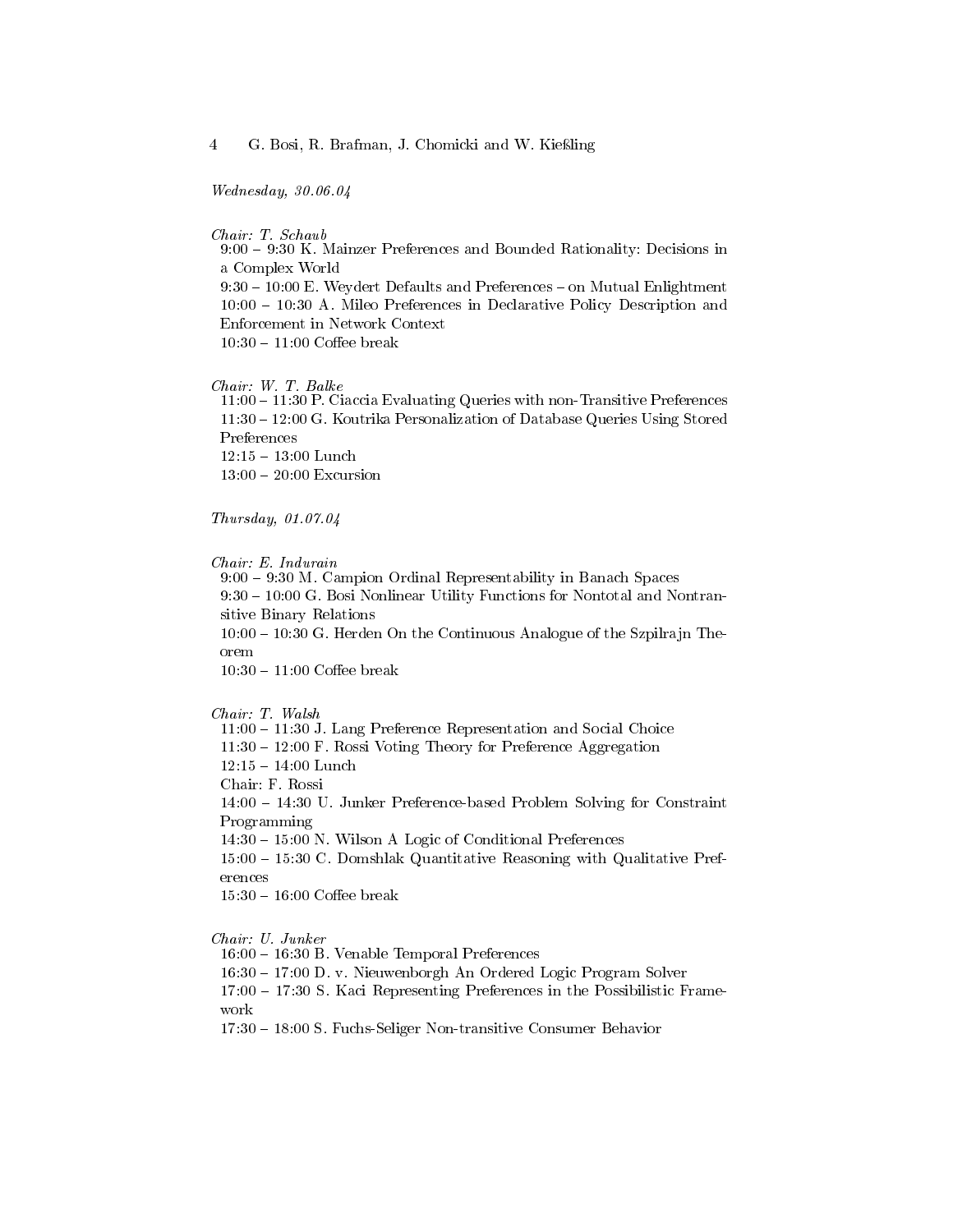## Efficient Evaluation of Numerical Preferences: Top k Queries, Skylines and Multi-objective Retrieval

Wolf-Tilo Balke (L3S Research Center and Hanover University, D)

Query processing in databases and information systems has developed beyond mere SQL-style exact matching of attribute values. Scoring database objects according to numerical user preferences and retrieving only the top k matches or Pareto-optimal result sets (skyline queries) are already common for a variety of applications.

Recently a lot of database literature has focussed on how to efficiently evaluate queries based on numerical preferences. Specialized algorithms using either top k retrieval (assuming a single compensation function defined over all query predicates, i.e. a global utility function) or computing skylines (assuming all query predicates as pairwise incomparable) have been shown to be capable of avoiding naïve linear database scans by pruning large numbers of database objects and thus vastly improve scalability. However, both paradigms are only two extreme cases of exploring viable compromises for each user's objectives, which may or may not be comparable. To find the correct result set for arbitrary cases of multi-objective query processing in databases a novel algorithm for computing sets of objects that are non-dominated with respect to a set of monotonic objective functions representing a user's notion of utility, has recently been presented. Naturally containing top k and skyline retrieval paradigms as special cases, this algorithm maintains scalability also for all cases in between. To be more precise, in both special cases the multi-objective retrieval algorithm will behave exactly like the most efficient known evaluation algorithms for top k and skyline queries respectively. This algorithm has also been proved to be correct and instance-optimal in terms of necessary object accesses. Moreover, it improves the psychological response behavior by progressively producing result objects as quickly as possible, while the algorithm is still running, so user can deal with result objects at the earliest point in time.

Our tutorial will discuss all state of the art algorithms for top k retrieval, skyline queries and multi-objective retrieval and point to open problems, future extensions of the paradigm and research in numerical preferences.

Keywords: Top k retrieval , skyline queries, multi-objective optimization, numerical preferences, utility functions

### Constrained Optimization with CP-Nets and Its Application to Adaptive Multi-Media Presentations

#### Ronen I. Brafman (Ben Gurion University, IL)

In this talk I will discuss the problem of constrained optimization in the context of qualitative preferences orders defined via TCP-nets, discuss some algorithms for its solution and run a demo of a system for adaptive multi-media content display based on this technology.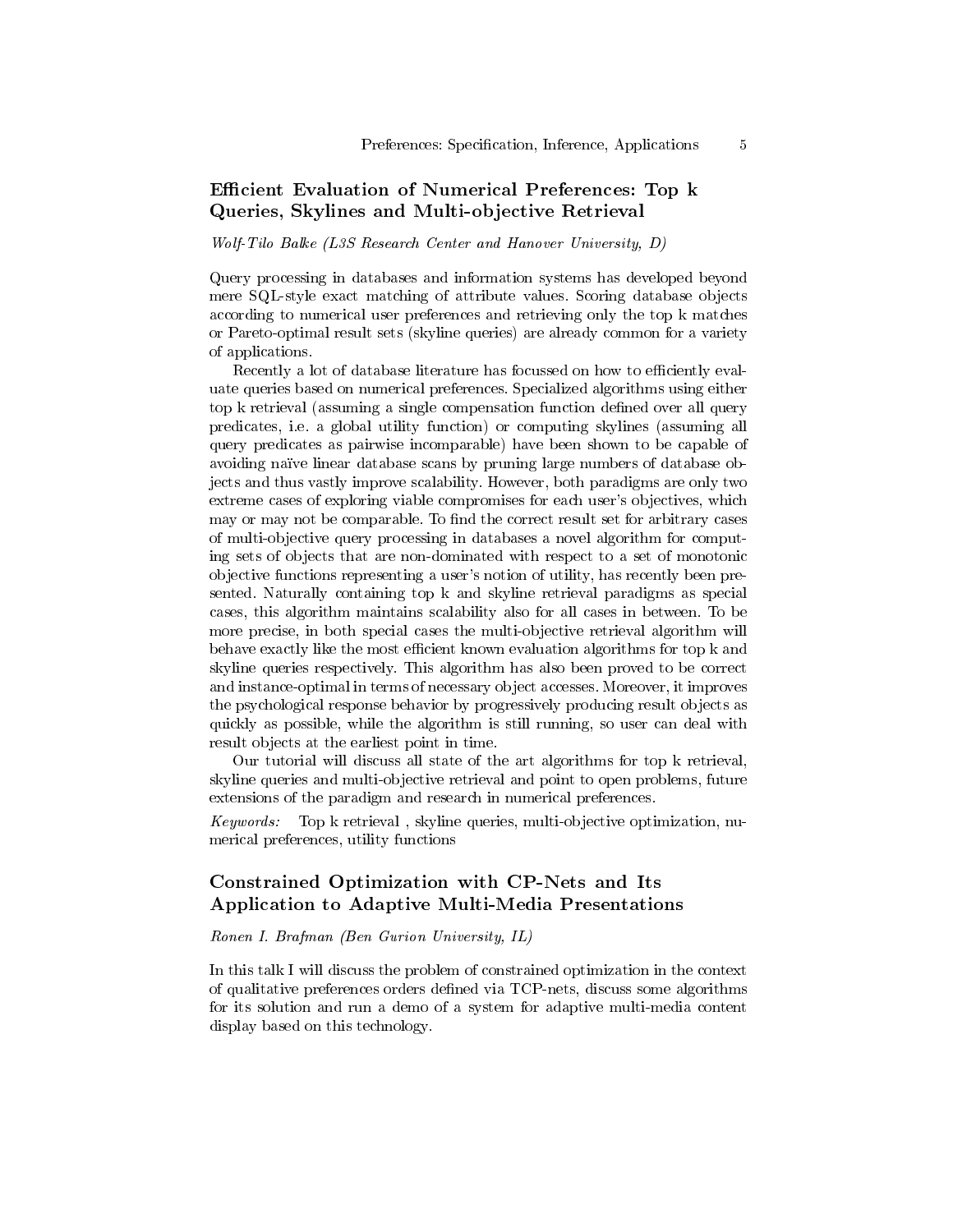## Adaptive Rich Media Presentations via Preference-Based Constrained Optimization

Ronen I. Brafman (Ben Gurion University, IL)

Personalization and adaptation of multi-media messages are well known and well studied problems. Ideally, each message should reflect its recipient's interests, device capabilities, and network conditions. Such personalization is more difficult to carry out given a compound multi-media presentation containing multiple spatially and temporally related elements. This paper describes a novel formal, yet practical approach, and an implemented system prototype for authoring and adapting compound multi-media presentations. Our approach builds on recent advances in preference specification and preferences-based constrained optimization techniques.

Keywords: Preferences, cp-nets, multi-media presentations

Joint work of: Brafman, Ronen I.; Friedman, Doron

Full Paper: <http://drops.dagstuhl.de/opus/volltexte/2006/405>

### Ordinal representability in Banach spaces.

Maria Jesus Campion (Public University of Navarra, E)

The objective is to investigate the role of ordinal representability in the theory of Banach spaces. Necessary and sufficient conditions have been achieved for the norm or weak topologies of a Banach space to have the continuous (respectively, semicontinuous) representability property.

Keywords: Banach spaces, weak topologies,total preorders, continuous and semicontinuous isotonies

Joint work of: Campion, Maria Jesús; Candeal, Juan Carlos; Granero, Antonio S.; Induráin, Esteban

### Evaluating Queries with non-Transitive Preferences

Paolo Ciaccia (Università di Bologna, I)

Current approaches to the mananagement of preference queries over large databases assume that the preference relation is (at least) a partial order. In this talk I'll present some recent original work that shows how, using a "filter  $&$  refine" approach, it is possible to answer queries even in the case of arbitrary, in particular non-transitive, preferences without resorting to the trivial nested-loops algorithm.

Keywords: Preference queries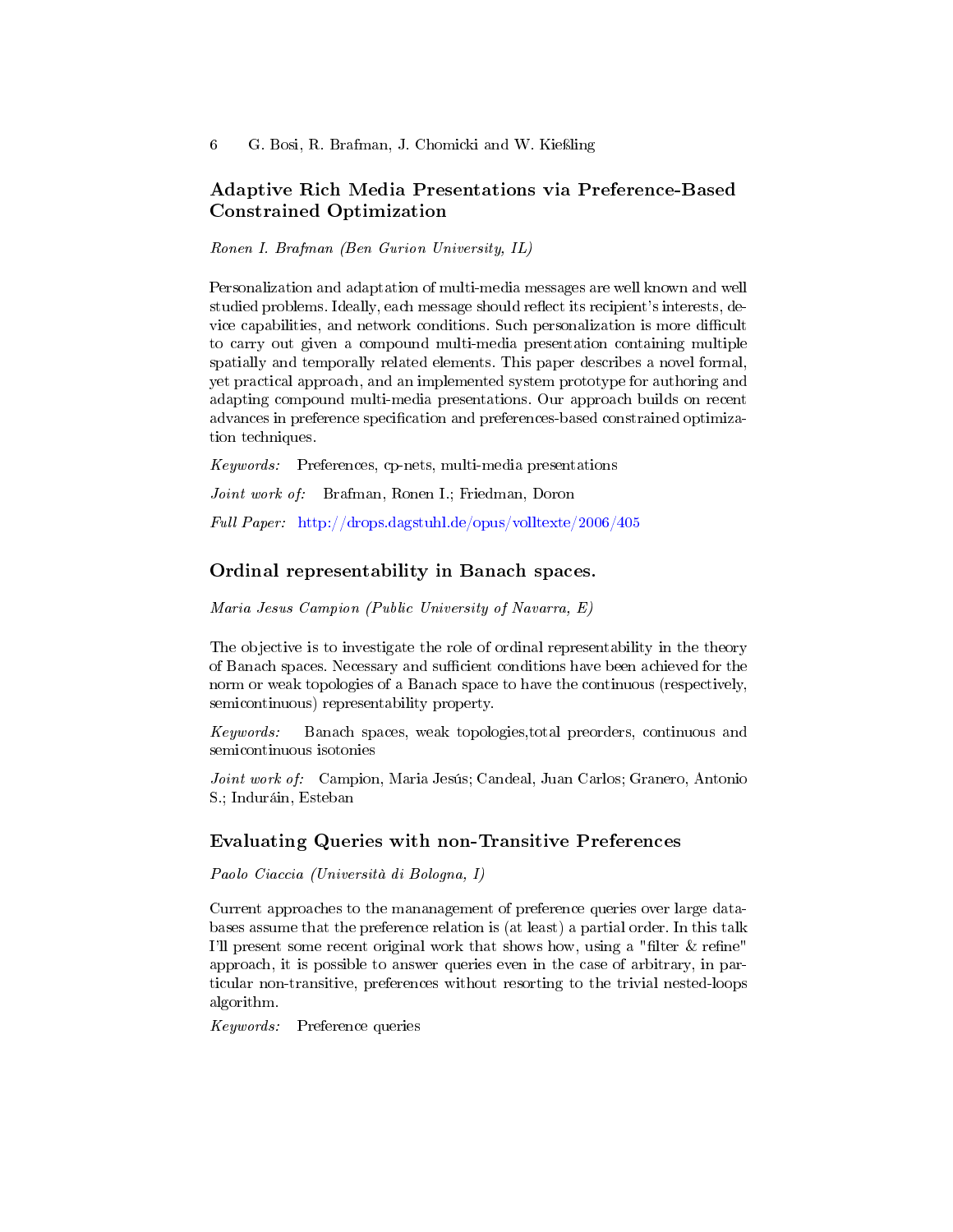## Ordering vs. Filtering in Evaluating Database Preference Queries

Carmel Domshlak (Technion - Haifa, IL)

In this talk we consider the challenge of preference elicitation in systems that help users discover the most desirable item(s) within a given database. In recent years, the database community has paid increasing attention to the formulation and treatment of preference queries. In this talk we discuss a number of semantic and computational issues that preference queries raise.

First, we examine the currently favored interpretation of such queries in the DB literature, showing that it is very problematic semantically. As an appealing alternative we suggest the "ceteris paribus" semantics that has long been accepted by economists and philosophers. We examine the computational problem of evaluating preference queries using the recently introduced operator BEST. We show that while BEST can be intractable given the ceteris paribus semantics, an appealing alternative, ORD, can be implemented efficiently for a wide class of preference queries.

Next, we overview a novel methodology for elicitation and reasoning about preference queries, based on a "user-friendly" obtaining of a user value function for the purpose of sorting a (structured) database or identifying the most desirable item(s) in it. The core of this methodology is a preference elicitation technique based on TCP-nets and pair-wise comparisons between some items in the database. In large, the methodology is based on a hybrid qualitative/quantitative framework, where the user incrementally provides us with some qualitative statements about her preferences, while the system is working with a value function automatically generated from the given qualitative information. On the technical side, the methodology is based on a set of strong representation theorems for factored value functions.

Joint work of: Domschlak, Carmel; Brafman, Ronen I.

#### Non-Transitive Consumer Behavior

Susanne Fuchs-Seliger (Universität Karlsruhe, D)

Rational choice when preferences are not required to be transitive and complete has been discussed in the literature for years. In this article transitivity and completeness of the preference relation is also not assumed. It will be shown that nevertheless the existence of a competitive equilibrium can be proven when those properties are replaced by a domination property which allows that there could be cicles among those alternatives which are of less importance for the individual and which he or she would never choose if better ones are available.

Moreover, one can show that the compensated demand function is continuous under very weak conditions, and because of this, Shephard's lemma follows without assuming transitivity and completeness of the underlying preferences.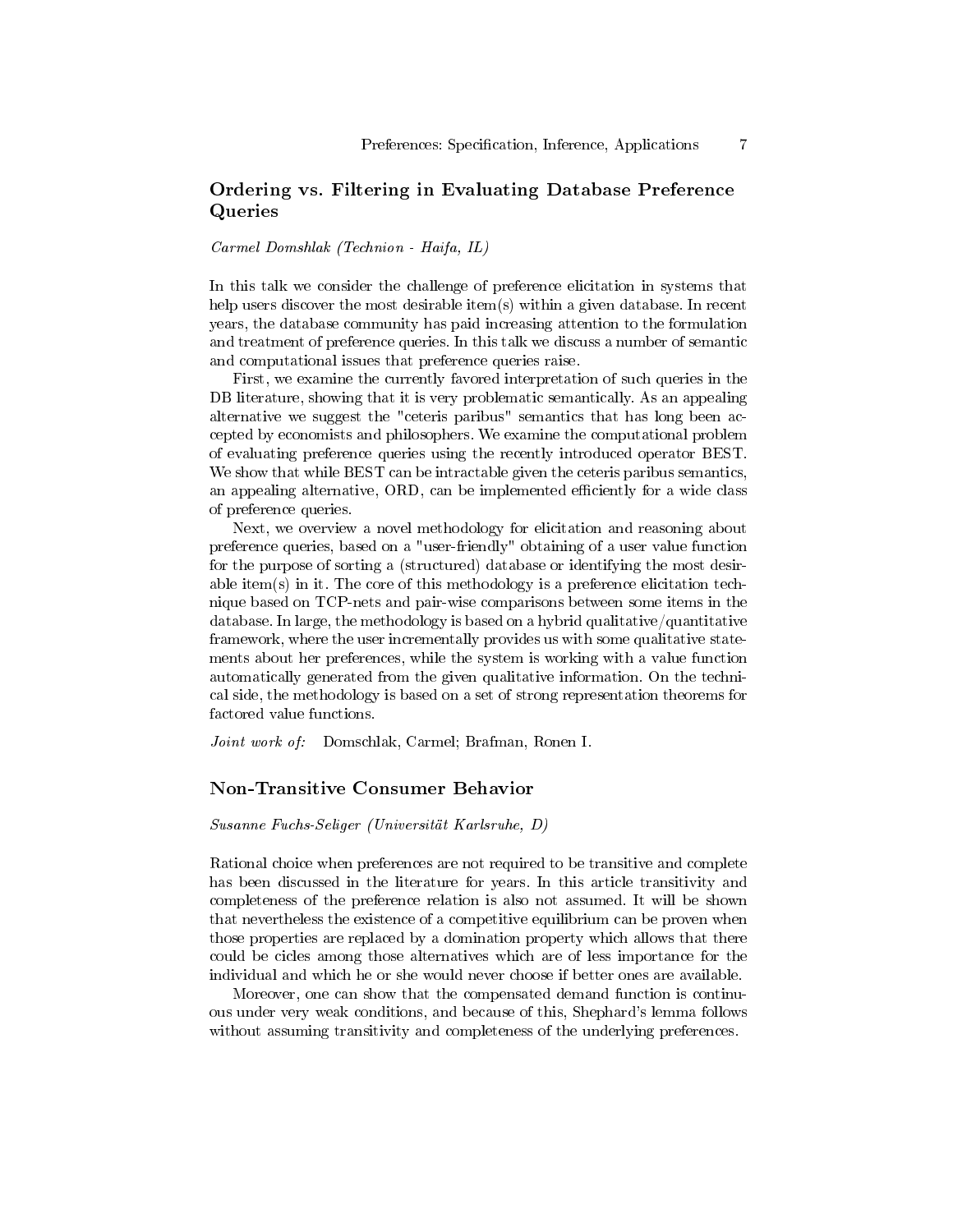Keywords: Rational choice, consumer behavior, competitive equilibrium Full Paper: <http://drops.dagstuhl.de/opus/volltexte/2006/402>

## On the continuous analogue of the Szpilrajn-Marczewski Theorem

Gerhard Herden (Universität Duisburg-Essen, D)

One of the most quoted and generalized theorems in many fields of pure and applied mathematics as, for instance, order theory, mathematical logic, computer sciences, mathematical social sciences, mathematical economics, computability theory and fuzzy mathematics is the Szpilrajn-Marczewski Theorem which states that every partial order can be refined or extended to a total (linear) order. Since in mathematical social sciences or, more general, in any theory that combines the concepts of topology and order one is mainly interested in continuous total orders or preorders in this paper the continuous analogue of the Szpilrajn-Marczewski Theorem is discussed. It will be shown that the continuous analogue of the Szpilrajn-Marczewski Theorem does not hold in general. In addition, necessary and in some (interesting) cases also necessary and sufficient conditions for a topological space to satisfy the continuous analogue of the Szpilrajn-Marczewski Theorem will be presented.

Keywords: Continuous binary relation, (weakly) continuous binary relation, Szpilrajn-Marczewski property, chain, connected topology

## Gaining Valuable Customer Knowledge with Data Mining and Preference Mining

#### Stefan Holland (Universität Augsburg, D)

Advanced personalized e-applications require comprehensive knowledge about their user's likes and dislikes in order to provide individual product recommendations, personal customer advice and customer-tailored product offers. We model such preferences as strict partial orders with "A is better than B" semantics. In this talk preference mining techniques for the detection of strict partial order preferences in user log data were presented. The main advantage of our approach is the semantic expressiveness of the preference mining results. With our approach personalized e-applications can gain valuable knowledge about their customer's preferences, which is essential for a qualified customer service.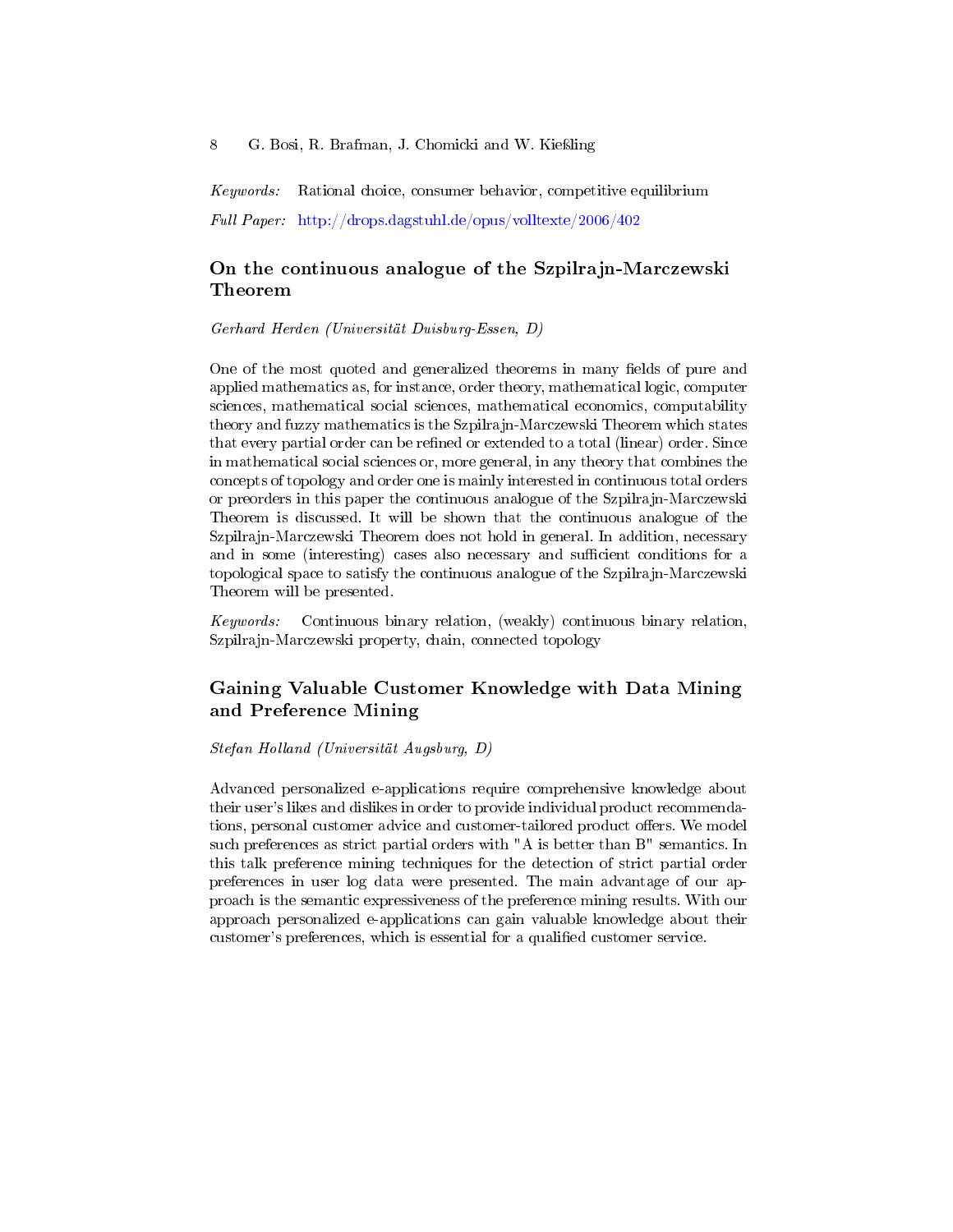### Invitation to Topological Social Choice

Esteban Indurain (Public University of Navarra, E)

An important part of Mathematical Social Choice tries to aggregate the individual preferences of a finite set of agents into a "social" preference that somewhat reflects the main features of the individual preferences, accomplishing some common sense restrictions as the respect of unanimity (i.e. . if all the individuals have defined the same preference, the social preference must also coincide with suich identical individual preferences), or the anonymity among others.

However, as a matter of fact the most common feature in this context is to get an "impossibility result" that says that under some list of "common sense restrictions" there is no possible social preference satisfying all the restrictions imposed. This happens in the well known "Arrow's impossibility theorem, issued in 1951 and in several other results in the Literature, issued since then, and dealing mainly on combinatorial methods.

However, when the space of preferences has some topological structure, under a milder set of common sense restrictions, as continuity, respect of unanimity, and respect of anonymity, some possibility results are still possible, but depending, strongly, of the topological structure of the space. For example, for finite cellular spaces, the existence of a rule that allows us to aggregate preferences for any finite number of agents, is equivalent to the topological contractibility of the space. This kind of new methods were intruduced in the last 1970's by Chichilnisky and Heal among others. we shall present here a panorama of these new topological methods and their main results achieved.

Keywords: Individual preferences, social preferences, aggregation of preferences, topological methods in social Choice

## Preference-based Problem Solving for Constraint Programming

Ulrich Junker (ILOG - Valbonne, F)

Combinatorial problems such as scheduling, resource allocation, and configuration have many attributes that can be subject of user preferences. Traditional optimization approaches compile those preferences into a single utility function and use it as the optimization objective when solving the problem, but neither explain why the resulting solution satisfies the original preferences, nor indicate the trade-offs made during problem solving. We argue that the whole problem solving process becomes more transparent and controllable for the user if it is based on the original preferences. We show how the original preferences can be used to control the problem solving process and how they can be used to explain the choice and the optimality of the detected solution. Based on this explanation, the user can refine the preference model, thus gaining full control over the problem solver.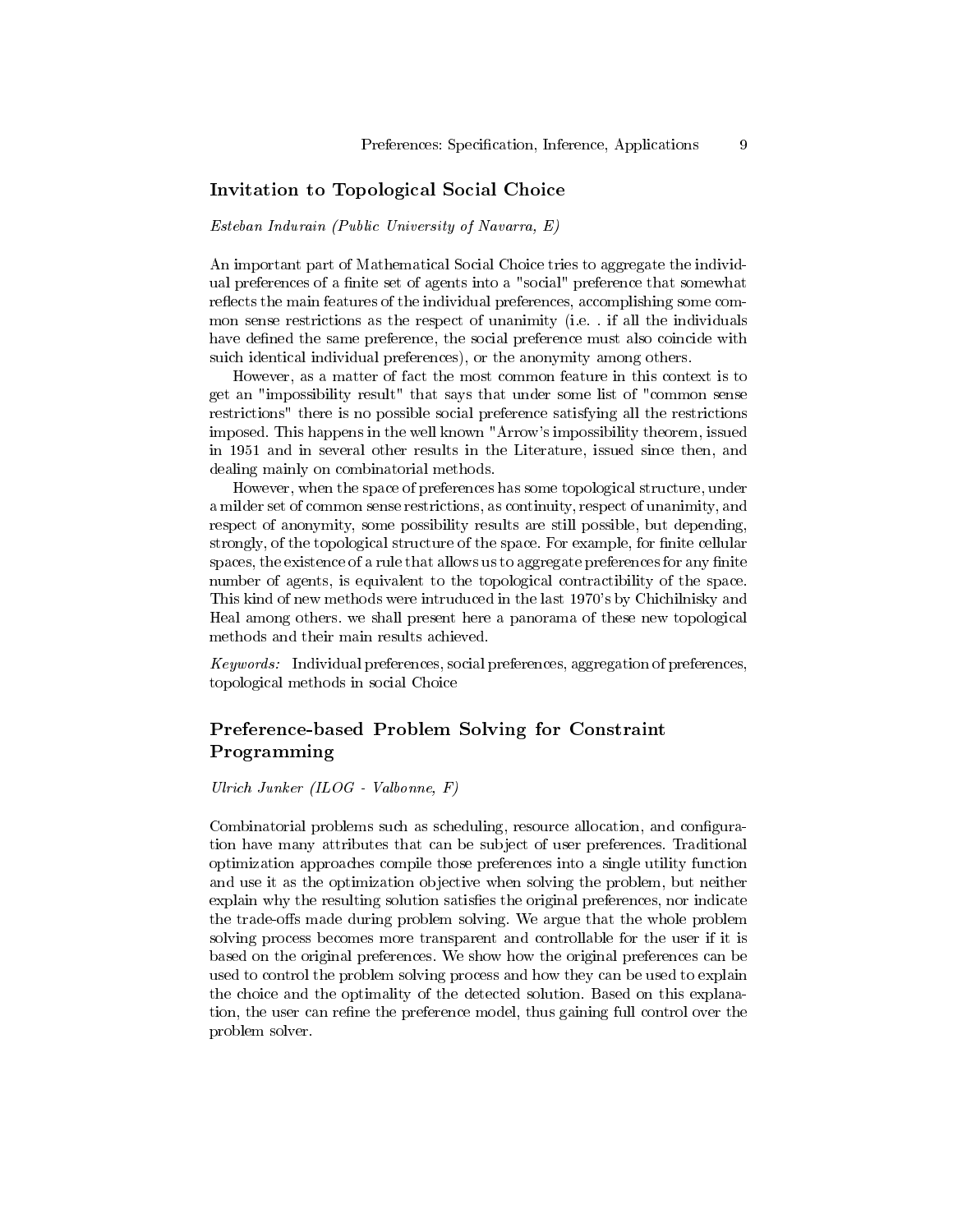Keywords: Multi-criteria optimization, preferences, explanations Full Paper: <http://drops.dagstuhl.de/opus/volltexte/2006/399>

### Representing preferences in the possibilistic setting

Souhila Kaci (Université d'Artois - Lens, F)

The accurate and easy representation of users' preferences in information engineering systems becomes an important issue. Possibility theory provides a generic framework for the qualitative representation of preferences, where several equivalent information formats co- exist (distribution, logical bases, conditionals, graphical networks). Moreover, a bipolar representation distinguishing between positive and negative preferences has been developed in this setting. The paper offers a comprehensive survey of these representation issues.

Keywords: possibility, preference, possibilistic logic

Joint work of: Kaci, Souhila; Dubois, Didier; Prade, Henri

Full Paper: <http://drops.dagstuhl.de/opus/volltexte/2006/406>

#### Preference Modeling and Preference Query Languages

Werner Kießling (Universität Augsburg, D)

This extended tutorial covers fundamental aspects of preferences in database systems and personalized database applications. Preferences are modeled as strict partial orders. The specification of preferences follows an intuitive constructordriven paradigm to facilitate the design and implementation of preference query languages. For preference querying, preferences are interpreted as soft selection constraints under the BMO query model. Several implementations of such BMO query languages, differing in the repertoire of supported preference constructors, exist today; e.g. skylines, various approaches using numerical ranking in combination with the top-k model, Preference SQL and Preference XPath. Then the use of BMO query languages in practical database applications is addressed. In particular, practical experiences are reported for the following application domains: Preference SQL for building personalized query engines for e-commerce, Preference XPath for building a fully automated virtual sales agent for e-procurement (COSIMA) and for building a deeply personalized MPEG-7 based digital multimedia library (P-News). Finally novel research results are reported, augmenting the presented constructor-driven preference model by additional means to express personalized user semantics. It is argued that not only the empty-result effect, but also the infamous flooding effect can be tamed by BMO query languages with such a rich repertoire of preference constructors.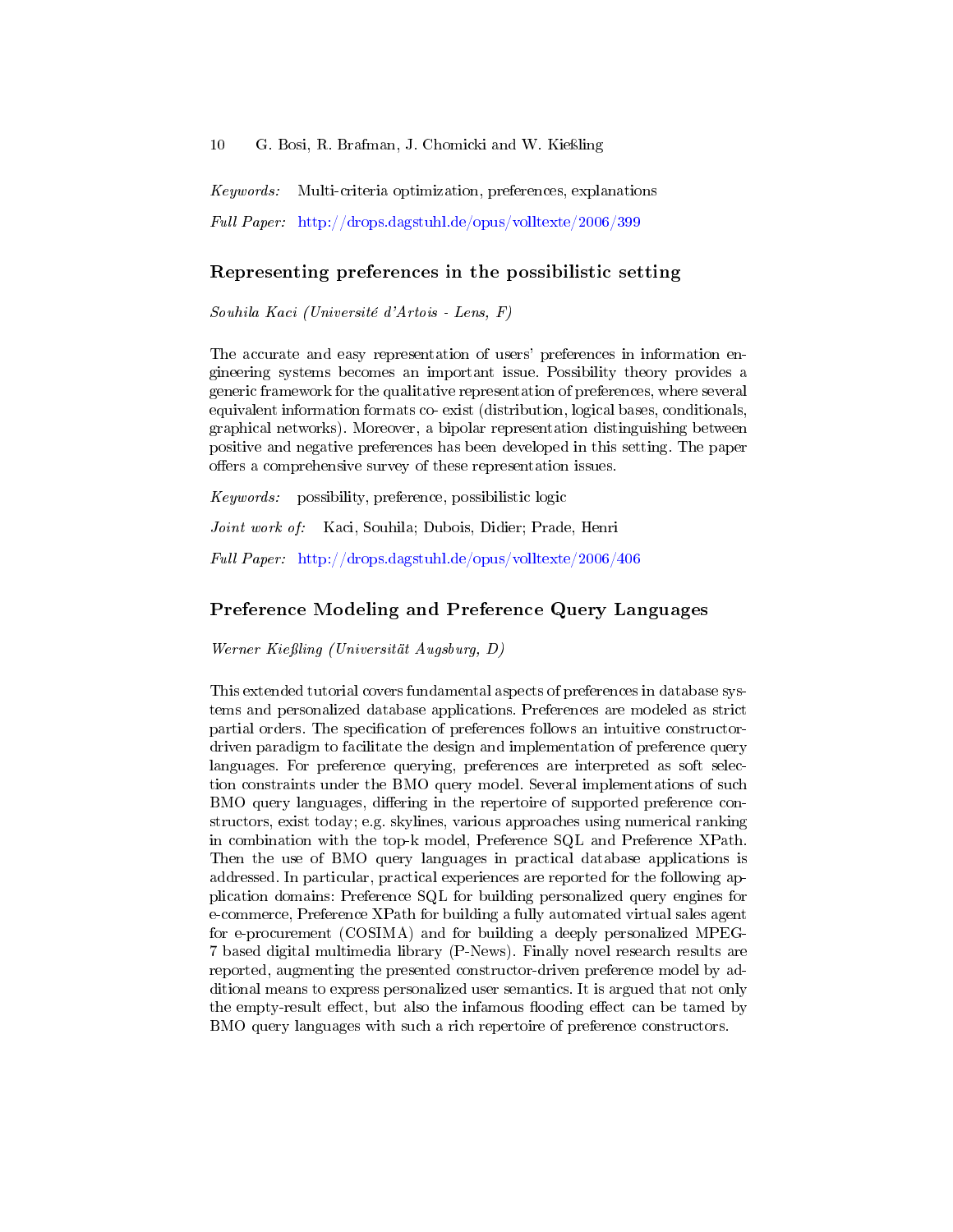### Personalization of Queries based on User Preferences

Georgia Koutrika (University of Athens, GR)

Query Personalization is the process of dynamically enhancing a query with related user preferences stored in a user profile with the aim of providing personalized answers. The underlying idea is that different users may find different things relevant to a search due to different preferences. Essential ingredients of query personalization are: (a) a model for representing and storing preferences in user profiles, and (b) algorithms for the generation of personalized answers using stored preferences. Modeling the plethora of preference types is a challenge. In this paper, we present a preference model that combines expressivity and concision. In addition, we provide algorithms for the selection of preferences related to a query and the progressive generation of personalized results, which are ranked based on user interest.

 $Keywords:$  Query personalization, user profiles, preferences

Joint work of: Koutrika, Georgia; Ioannidis, Yannis

Full Paper: <http://drops.dagstuhl.de/opus/volltexte/2006/403>

#### Non-parametric Estimation of Consumer Preferences

Pierfrancesco La Mura (Handelshochschule Leipzig, D)

This paper introduces the first non-parametric approach to the problem of inferring a consumer's utility model on the basis of observed evidence. Synthetic data are used to demonstrate its applicability to a variety of estimation problems. It is shown that the approach can compete favorably with Conjoint Analysis.

### Preferences and Bounded Rationality: Decisions in a Complex World

Klaus Mainzer (Univ. Augsburg, D)

Preferences and their representation in formal systems have a long tradition in logic and philosophy. Automated reasoning about preferences with ontologies and categories had been discussed in philosophy, before they were formalized in artificial intelligence and applied in databases.

But, in a complex world with nonlinear dynamics, there are no universal representations of preferences. Preferences are personalized, situated, contextdependent, and dynamic. We must act and decide with incomplete and fuzzy knowledge under the conditions of bounded rationality. Even in commercial affairs, motivations, emotions, and embodied interactions play an important role in our decision making.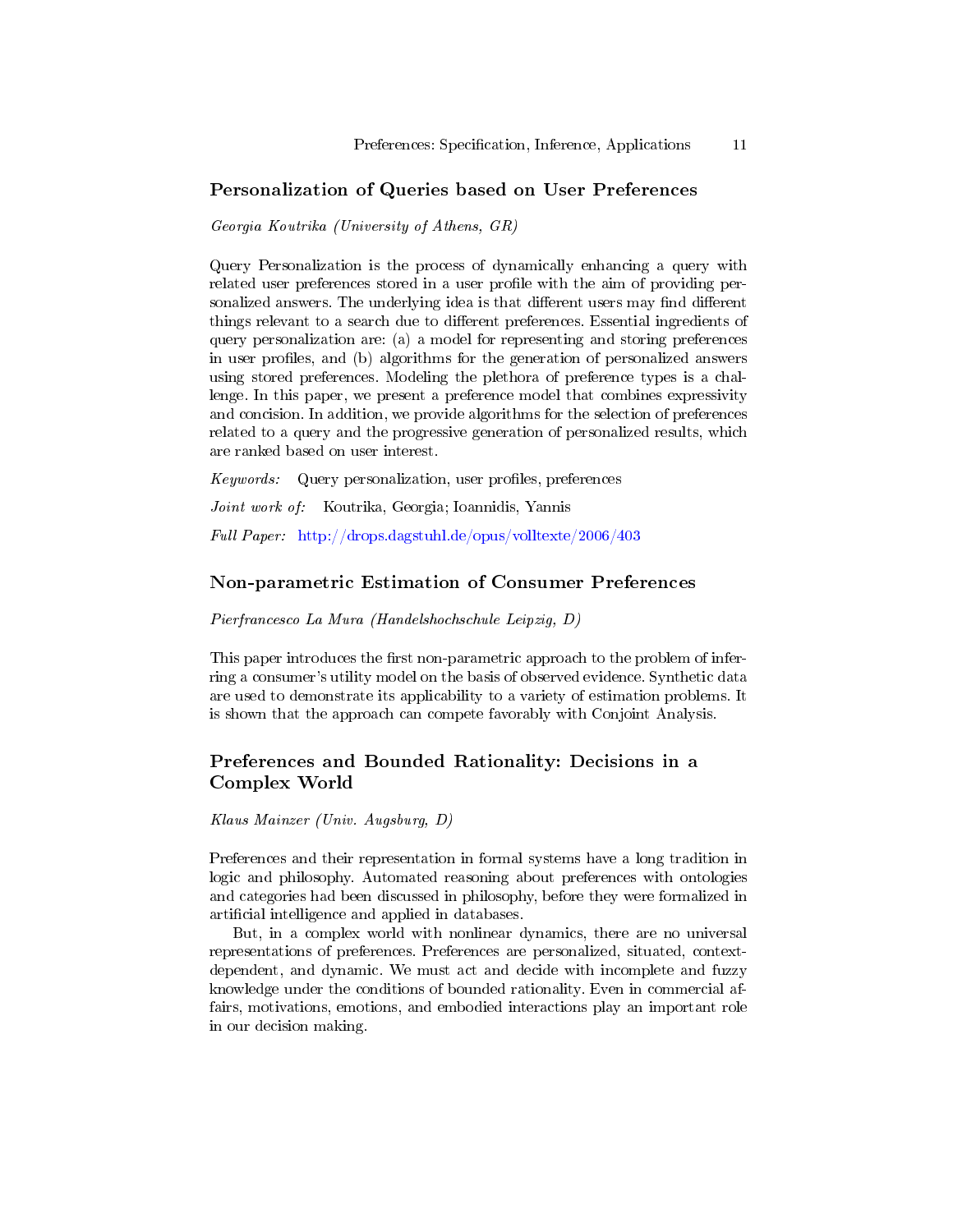Thus, cognitive science comes in. The theory of preferences and decisions must be supported and supplemented by cognitive studies, in order to develop human-oriented information systems.

Interdisciplinary collaboration is a challenge in a complex information world. Literature: J. Chomicki, Preference Formulas in Relational Queries, in: ACM Transactions on Database Systems, vol.28, No. 4, 2003, 1-39; P.

C. Fishburn, Utility Theory for Decision Making, John Wiley & Sons: New York 1970; W. Kiessling, Foundations of Preferences in Database Systems, in: Proceedins of the 28th VLDB Conference, Hong Kong, China, 2002; K. Mainzer, Thinking in Complexity. The Computational Dynamics of Matter, Mind, and Mankind, Springer: New York 4th edition 2004.

## Preferences in Declarative Policy Description and Enforcement in Network Context

#### Alessandra Mileo (Università di Milano, I)

In my talk I will present my work on adding preferences to the Policy Description Language (PDL).

PDL is a simple declarative high-level specification language for policies and it has been defined by Chomicki, Lobo and Naqvi in the context of network management, where a policy is a description of how events received over a network (e.g. queries to data, connection requests, etc.) are served by some given network terminal, often identified as "data server". PDL also allow the specification of "monitors": description of sets of actions that cannot be executed simultaneously to prevent illegal, hazardous or physically impossible situation.

In my PhD work I am focussing on the possibility of expressing preferences on how a monitor should filter the output of a policy to maintain consistency. What we propose is a suitably extended version of PDL called Policy Description Language with Preferences (PPDL). The idea is that of recostructing Brewka's ordered disjunction connective [Brewka et al., 2002] into PDL and translating policies into Logic Programming with Ordered Disjunction (LPOD). LPOD programs can be executed by an extension of the Smodels solver (called Psmodels) implemented at Helsiky University of Technology. The straightforward embedding of PPDL into LPOD, however, raises some semantical problem. Since answer sets of LPOD are not necessarily minimal, we have to discuss the compromise between minimality of the solution and degree of user's satisfaction. So far we have experimented PPDL applying it to several application contexts, namely Network Management, Authorization Workflows and Preferential Connection to Web Services.

The result seem encouraging and suggests that PPDL can become a useful policy language.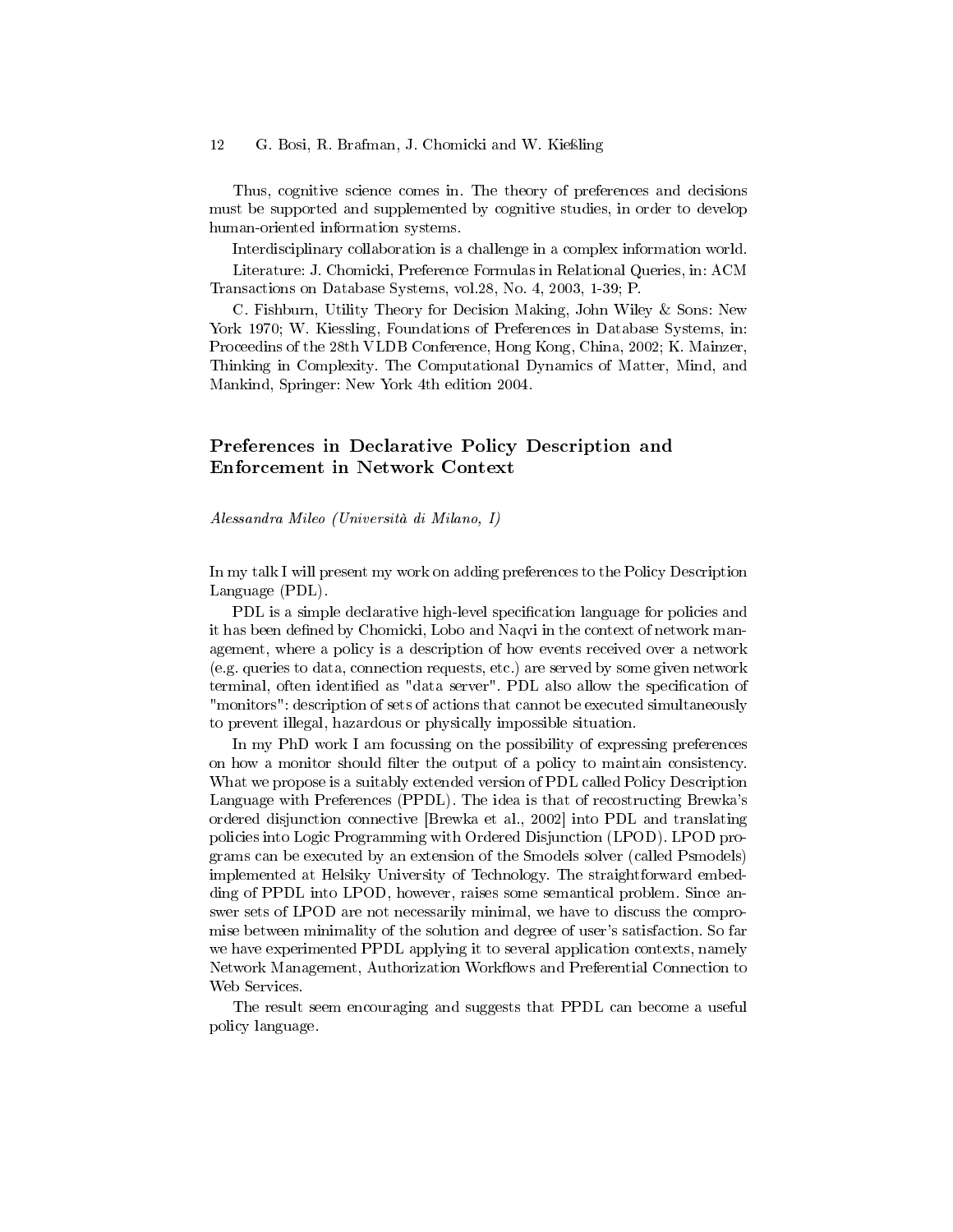### Axiomatic Approach to Concordance Relations in Conjoint Measurement Perspective

Marc Pirlot (Faculté Polytechnique - Mons, B)

The notion of concordance is central to many multiple criteria techniques relying on ordinal information, e.g. outranking methods. It leads to compare alternatives by pairs on the basis of a comparison of coalitions of attributes in terms of importance. This paper proposes a characterization of the binary relations that can be obtained using such comparisons, within a general framework for conjoint measurement that allows for intransitive preferences. We show that such relations are mainly characterized by the very rough differentiation of preference differences that they induce on each attribute.

Joint work of: Bouysou, Denis; Pirlot, Marc

## User-Involved Preference Elicitation for Online Product Catalogs

Pearl Pu (EPFL - Lausanne, CH)

A crucial element in consumer electronic commerce is a catalog tool that not only finds the product for the user according to his preferences, but also convinces him that he has made the best choice. To do that, it is important to show him ample choices while keeping his interaction effort below an acceptable limit. Among the various interaction models used in operational e-commerce sites, ranked lists are by far the most popular tool for product navigation and selection. However, as the number of product features and the complexity of user's criteria increase, a ranked list's efficiency becomes less satisfactory. As an alternative, research groups from the intelligent user interface community have developed various example-based search tools, including SmartClient from our laboratory. These tools not only perform preference-based search, but also support tradeoff analysis. However, despite the academic interest, example-based search paradigms have not been widely adopted in practice.

We have examined the performance of such tools on a variety of tasks involving selection and tradeoff. The studies clearly show that example-based search is comparable to ranked lists on simple tasks, but signicantly reduces the error rate and search time when complex tradeoffs are involved. This shows that such tools are likely to be useful particularly for extending the scope of consumer e-commerce to more complex products.

Keywords: User-involved preference elicitation, example critiquing interfaces, electronic catalogs, tradeoff analysis, e-commerce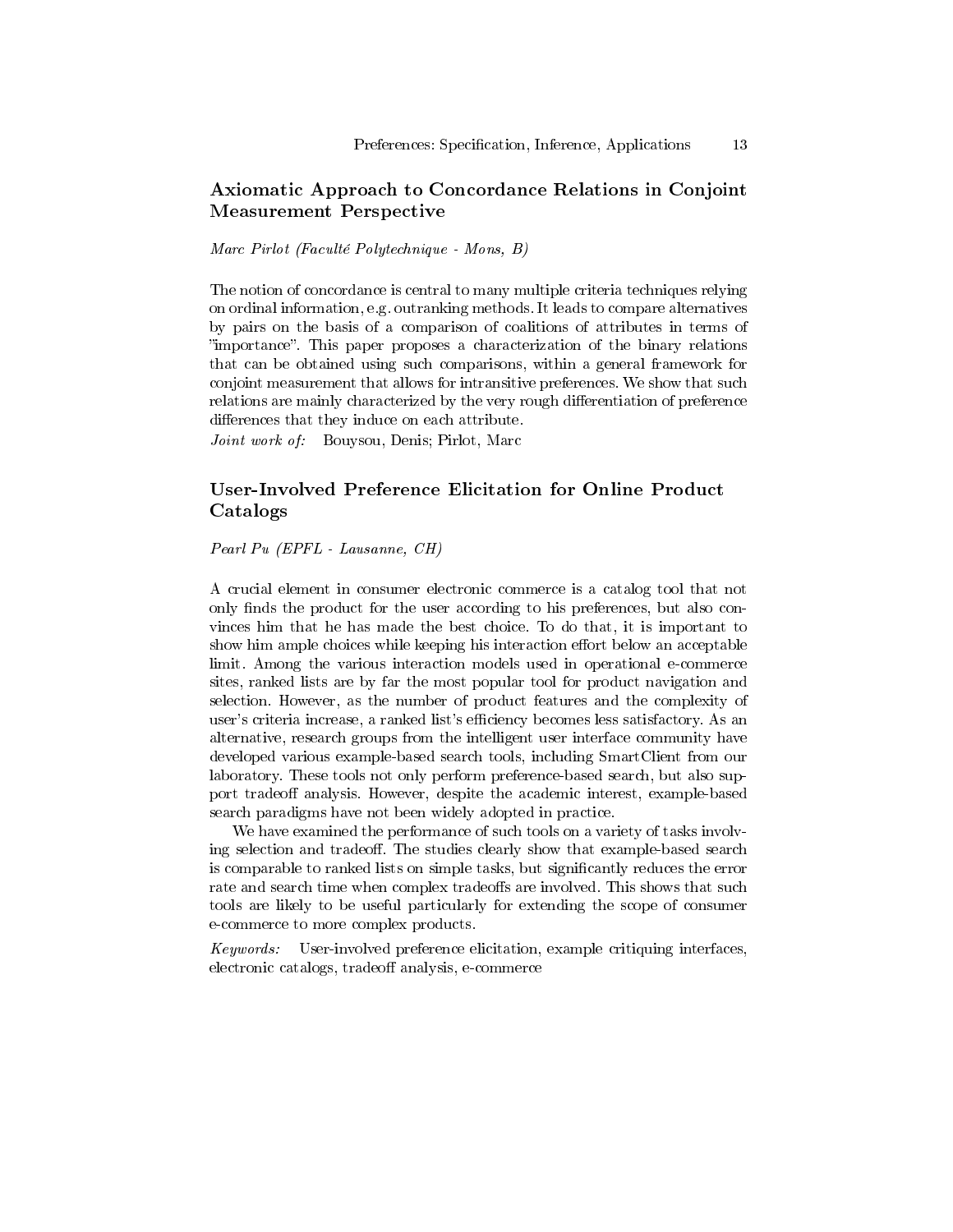### Voting Theory for Preference Aggregation

Francesca Rossi (Universitá di Padova, I)

We consider decision-making scenarios where multiple agents express their preferences as partial orders over the outcomes. The system has to aggregate such preferences and build a resulting partial order over the outcomes. We consider the specific scenario where agents use CP nets to express their preferences, and we propose an extension of CP nets (partial CP nets) where indifference is allowed. We then define mCP nets, which are sets of partial CP nets, and we propose five different semantics for mCP nets, all based on voting theory: Pareto, majority, max, rank, and lexicographic. We study the properties of such semantics and we relate their orderings over the outcomes. We then study them from the point of view of fairness, a property which is typically studied in the context of social choice theory. We then generalize the study of fairness to consider any multi-agent scenario where agents use partial orders and the result is a partial order, and we prove an impossibility result which extends Arrow's theorem: it is impossible to be fair if agents use partial orders with unique top and bottom, and the result is a partial order with unique top or unique bottom.

Keywords: Preference aggregation, voting theory, social choice, Arrow's impossibility theorem, fairness

Joint work of: Rossi, Francesca; Venable, Kristen Brent; Walsh, Toby

### Soft Constraints

Francesca Rossi (Universitá di Padova, I)

Soft constraints are a generalization of classical "hard" constraints that allow for several degrees of satisfaction and violation. They are useful for problems with preferences and for over-constrained problems. Several frameworks exist for modelling soft constraints. One of the most general ones is based on semirings. Others are: valued constraints, fuzzy constraints, probabilistic constraints, weighted CSPs, etc.

I will describe many different frameworks and relate their expressive power. I will then describe the main techniques that are used to solve soft constraints: branch and bound, soft constraint propagation, cut method, and variable elimination.

Keywords: Constraint programming, constraint propagation, preferences, soft constraints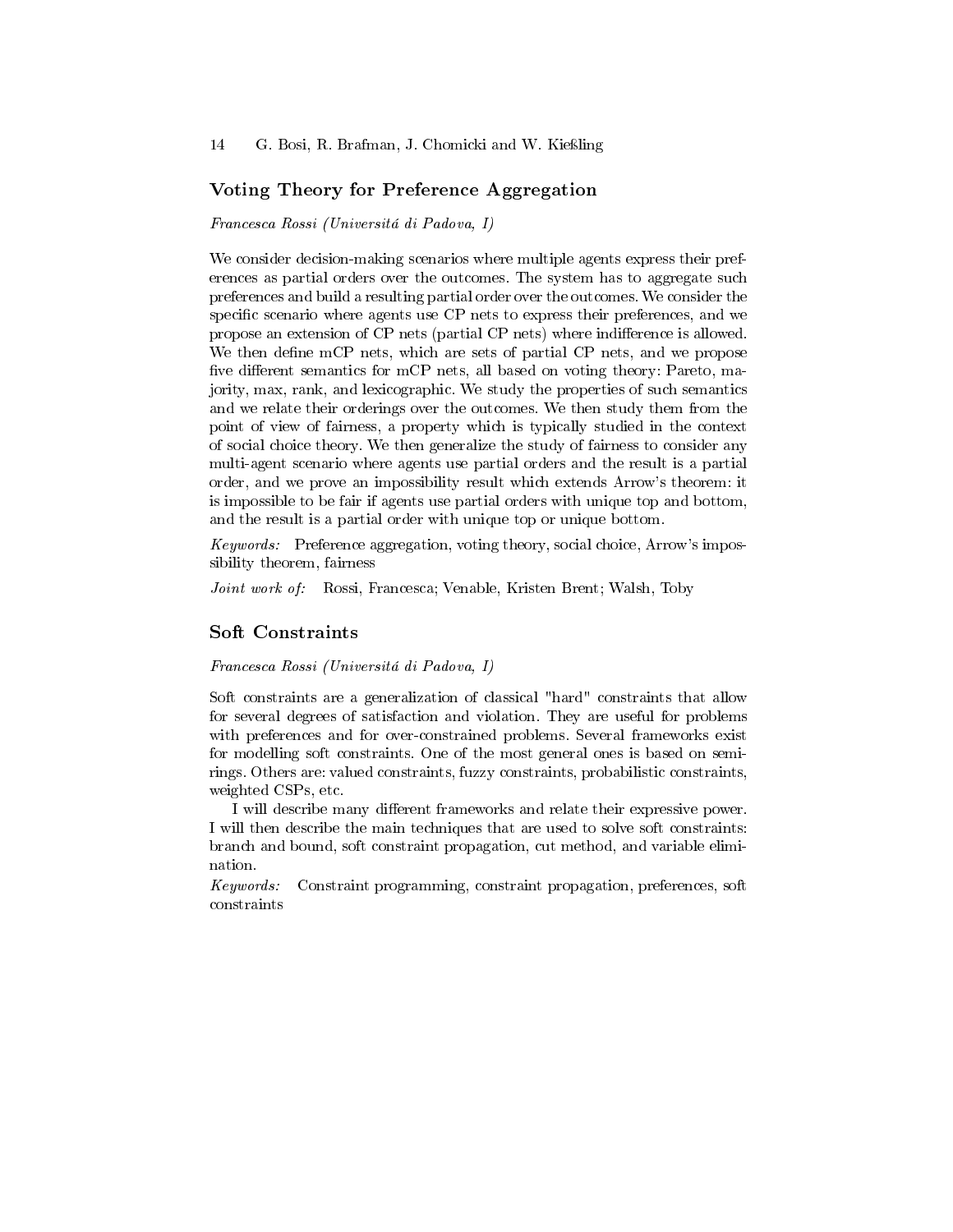### Preferences on Intervals: a general framework

Alexis Tsoukias (Université Paris-Dauphine, F)

I present a general framework for the comparison of alternatives to which (possibly) an interval of values is associated. Some representation theorems for the existence of the intervals are discussed as well the possibility ot explicitly take into account situations of hesitation.

Some appropriate logical formalisms are discussed for such a purpose.

Keywords: Preferences, Interval Orders, Hesitation, Logical formulation

Joint work of: Tsoukias, Alexis; Öztürk, Meltem

Full Paper: <http://drops.dagstuhl.de/opus/volltexte/2006/401>

### Preference Modelling

Alexis Tsoukias (Université Paris-Dauphine, F)

This paper provides the reader with a presentation of preference modelling fundamental notions as well as some recent results in this field. Preference modelling is an inevitable step in a variety of fields: economy, sociology, psychology, mathematical programming, even medicine, archaeology, and obviously decision analysis. Our notation and some basic denitions, such as those of binary relation, properties and ordered sets, are presented at the beginning of the paper. We start by discussing different reasons for constructing a model or preference. We then go through a number of issues that influence the construction of preference models. Different formalisations besides classical logic such as fuzzy sets and non-classical logics become necessary. We then present different types of preference structures reflecting the behavior of a decision-maker: classical, extended and valued ones. It is relevant to have a numerical representation of preferences: functional representations, value functions. The concepts of thresholds and minimal representation are also introduced in this section. In section 7, we briefly explore the concept of deontic logic (logic of preference) and other formalisms associated with "compact representation of preferences" introduced for special purpoes. We end the paper with some concluding remarks.

Keywords: Preferences, Interval Orders, Hesitation, Logical formulation

Joint work of: Tsoukias, Alexis; Öztürk, Meltem; Philippe, Vincke

Full Paper: <http://drops.dagstuhl.de/opus/volltexte/2006/450>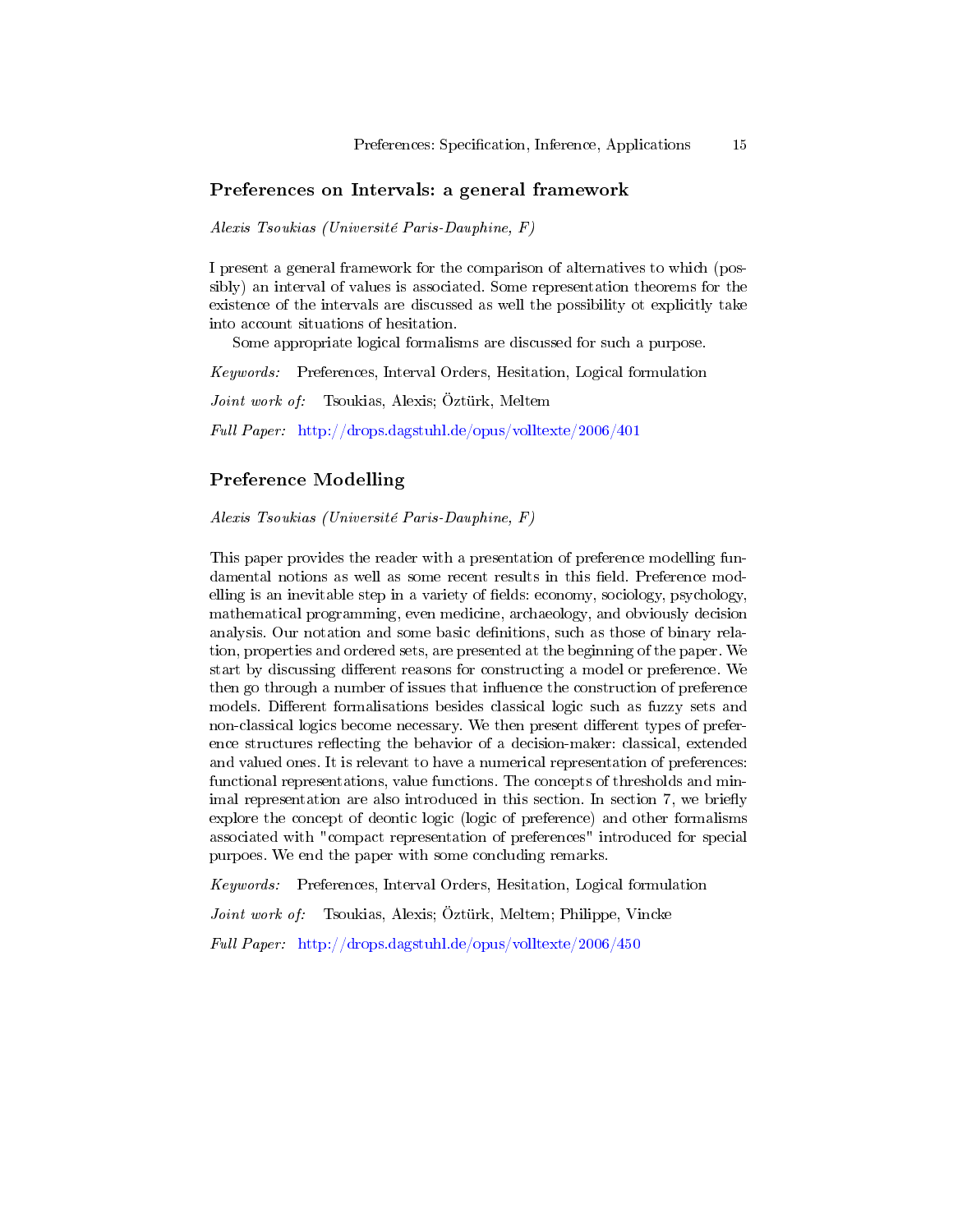#### Combining Preferences and Constraints

Toby Walsh (Univ. of New South Wales - Sydney, AU)

Joint work with Steve Prestwich, Francesca Rossi, and Brent Venable.

I will discuss how we can reason about preferences in the presence of hard and soft constraints. For example, in configuarion problems we often have preferences (e.g. what the user would like), hard constraints (e.g. what components are compatible) and soft constraints (e.g. what we have in stock). I will show how preferences can be compiled down into hard constraints so we can reason just about hard constraints.

Note: I must leave Thurs lunch so I need to present this seminar on or before this time. Thanks.

Keywords: Preferences, constraints

### Constrained CP-nets

Toby Walsh (Univ. of New South Wales - Sydney, AU)

Preferences and constraints occur together in many problems. For instance, in product conguration, there are physical constraints on what can be built (e.g. a convertible car cannot have a roof rack), as well as the user's preferences (if the car is a convertible, then I prefer a boot rack to no boot rack). Preferences have been widely studied in decision-theoretic AI. However, much less is known about reasoning simultaneously with preferences and constraints, as in the product con figuration example above. Constrained preference optimization is a challenging problem as often the most preferred outcome is not feasible, and not all feasible outcomes are equally preferred. I discuss a framework, constrained CP-nets, for doing such reasoning.

Keywords: Preferences, CP-networks, constraints

Full Paper: [http://www.cse.unsw.edu.au/ tw/prvwaaai05.pdf](http://www.cse.unsw.edu.au/~tw/prvwaaai05.pdf)

### A Logic of Conditional Preferences

Nic Wilson (Univ. College Cork, IRL)

This talk was based on two conferences papers: Extending CP-Nets with Stronger Conditional Preference Statements (AAAI 2004), and Consistency and Constrained Optimisation for Conditional Preferences (ECAI 2004), available from the author's webpage: http://www.4c.ucc.ie/web/people.jsp?id=73

In this work, a logic of conditional preferences is defined, with a language which allows the compact representation of certain kinds of conditional preference statements, a semantics and a proof theory. CP-nets and TCP-nets can be